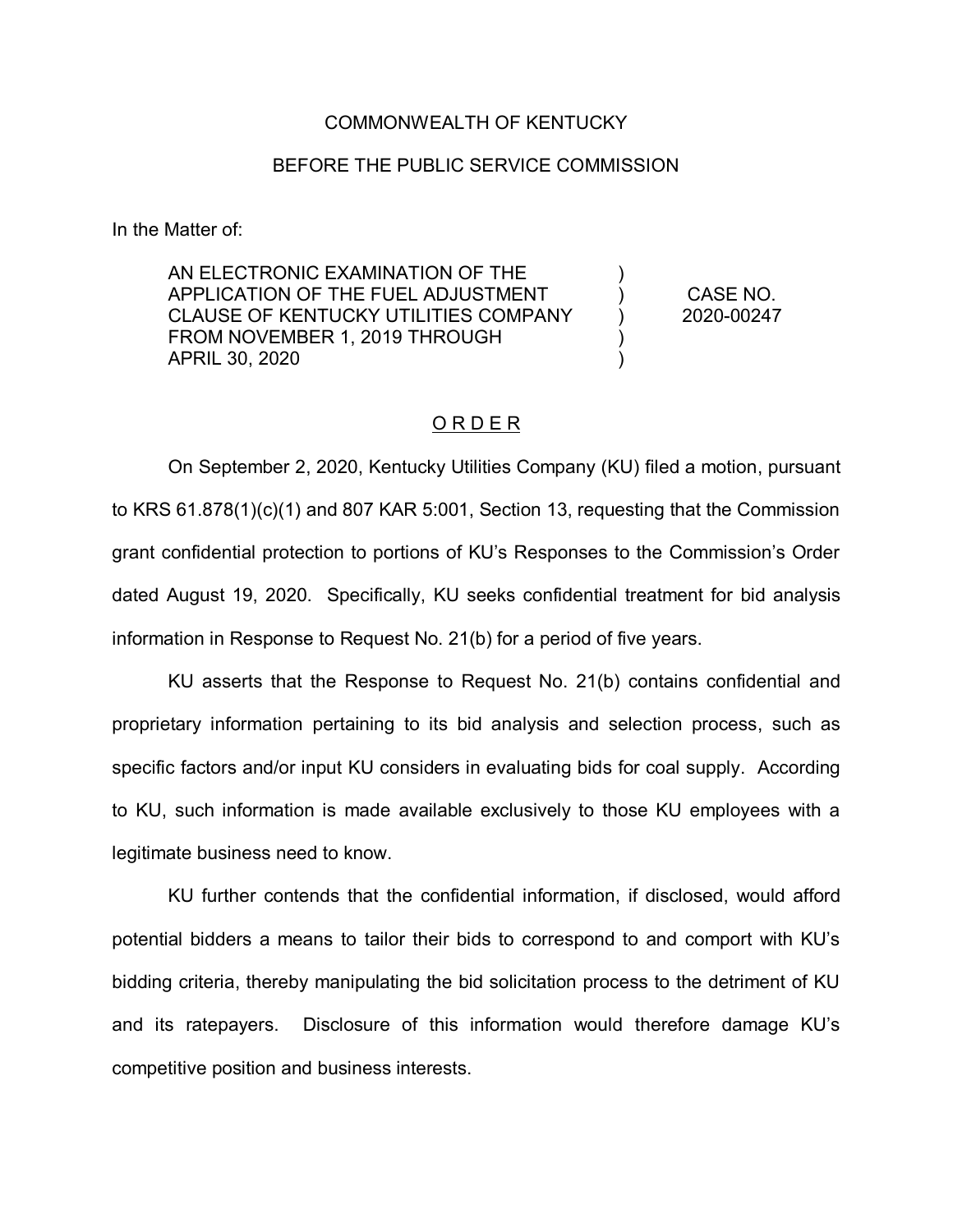Having considered the motion and the material at issue, the Commission finds that the Response to Request No. 21(b) are generally recognized as confidential or proprietary; it therefore meets the criteria for confidential treatment and is exempted from public disclosure pursuant to KRS 61.878(1)(c)(1) and 807 KAR 5:001, Section 13.

IT IS THEREFORE ORDERED that:

1. KU's motion for confidential treatment is granted.

2. The designated material granted confidential treatment by this Order shall not be placed in the public record or made available for public inspection five years or until further Order of this Commission.

3. Use of the designated material granted confidential treatment by this Order in any Commission proceeding shall comply with 807 KAR 5:001, Section 13(9).

4. KU shall inform the Commission if the designated material granted confidential treatment by this Order becomes publicly available or no longer qualifies for confidential treatment.

5. If a nonparty to this proceeding requests to inspect the material granted confidential treatment by this Order and the period during which the material has been granted confidential treatment has not expired, KU shall have 30 days from receipt of written notice of the request to demonstrate that the material still falls within the exclusions from disclosure requirements established in KRS 61.878. If KU is unable to make such demonstration, the requested material shall be made available for inspection. Otherwise, the Commission shall deny the request for inspection.

6. The Commission shall not make the requested material available for inspection for 30 days from the date of service of an Order finding that the material no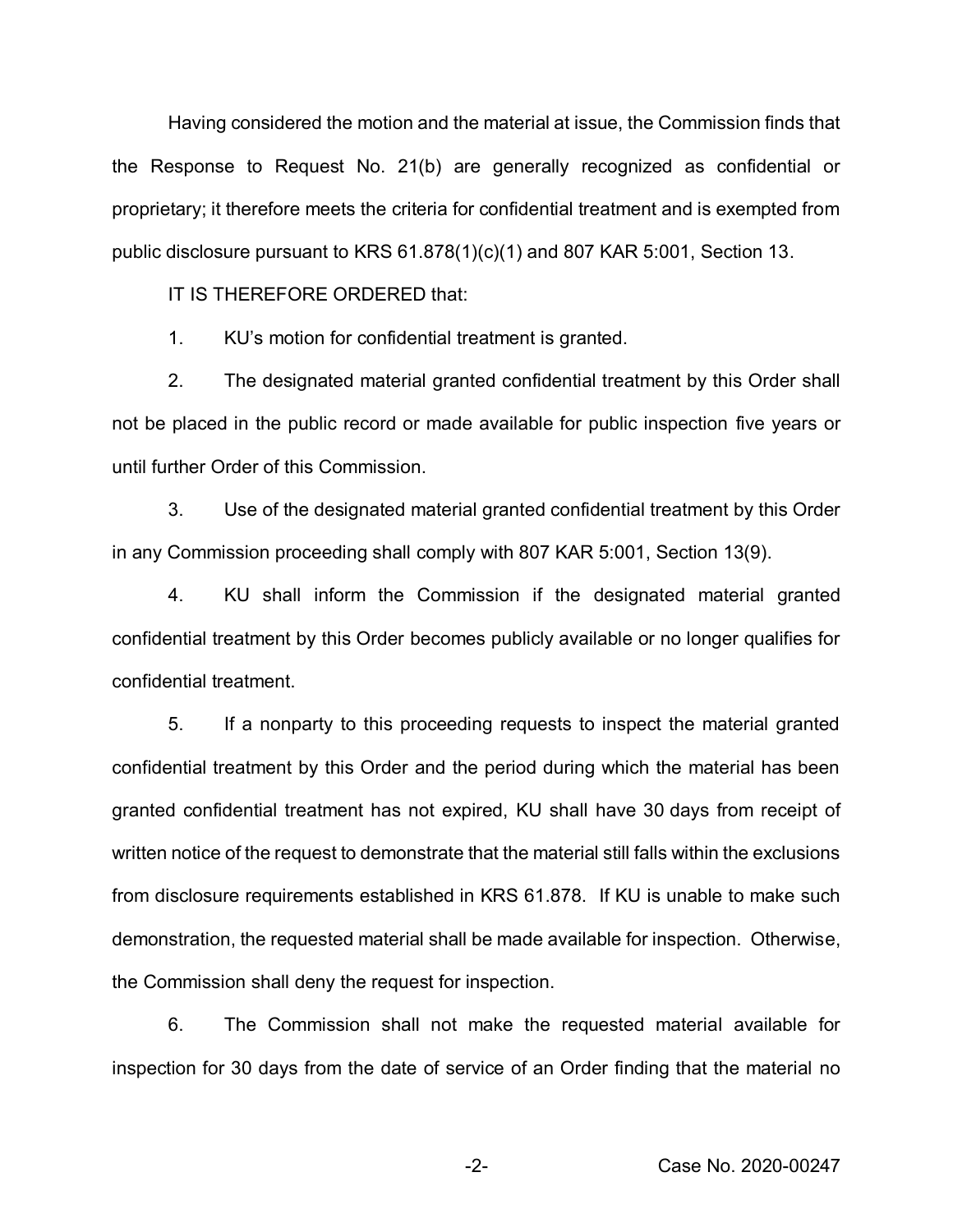longer qualifies for confidential treatment in order to KU to seek a remedy afforded by law.

## {REMAINDER OF PAGE INTENTIONALLY LEFT BLANK]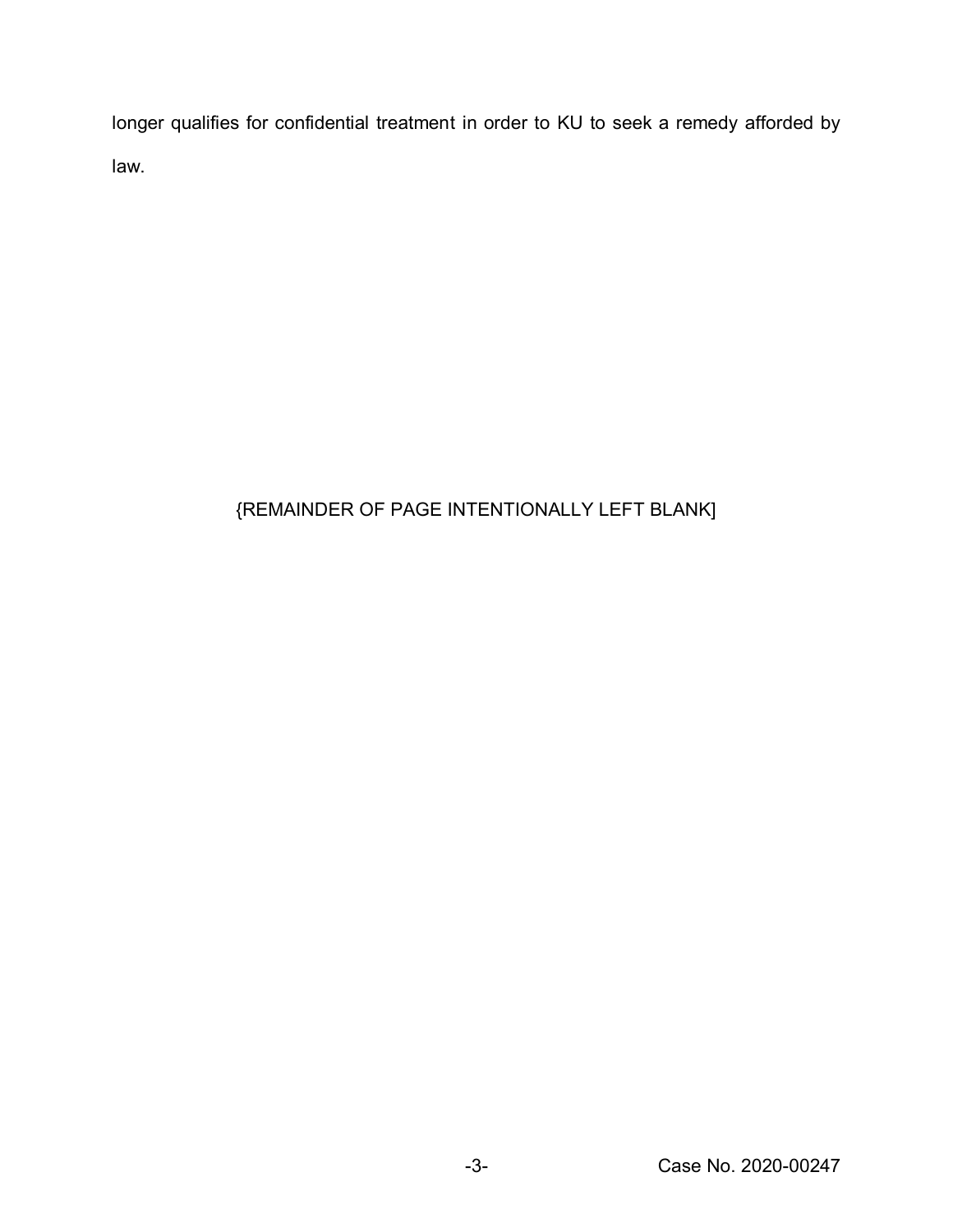By the Commission



ATTEST:

\_\_\_\_\_\_\_\_\_\_\_\_\_\_\_\_\_\_\_\_\_\_

Executive Director

Case No. 2020-00247